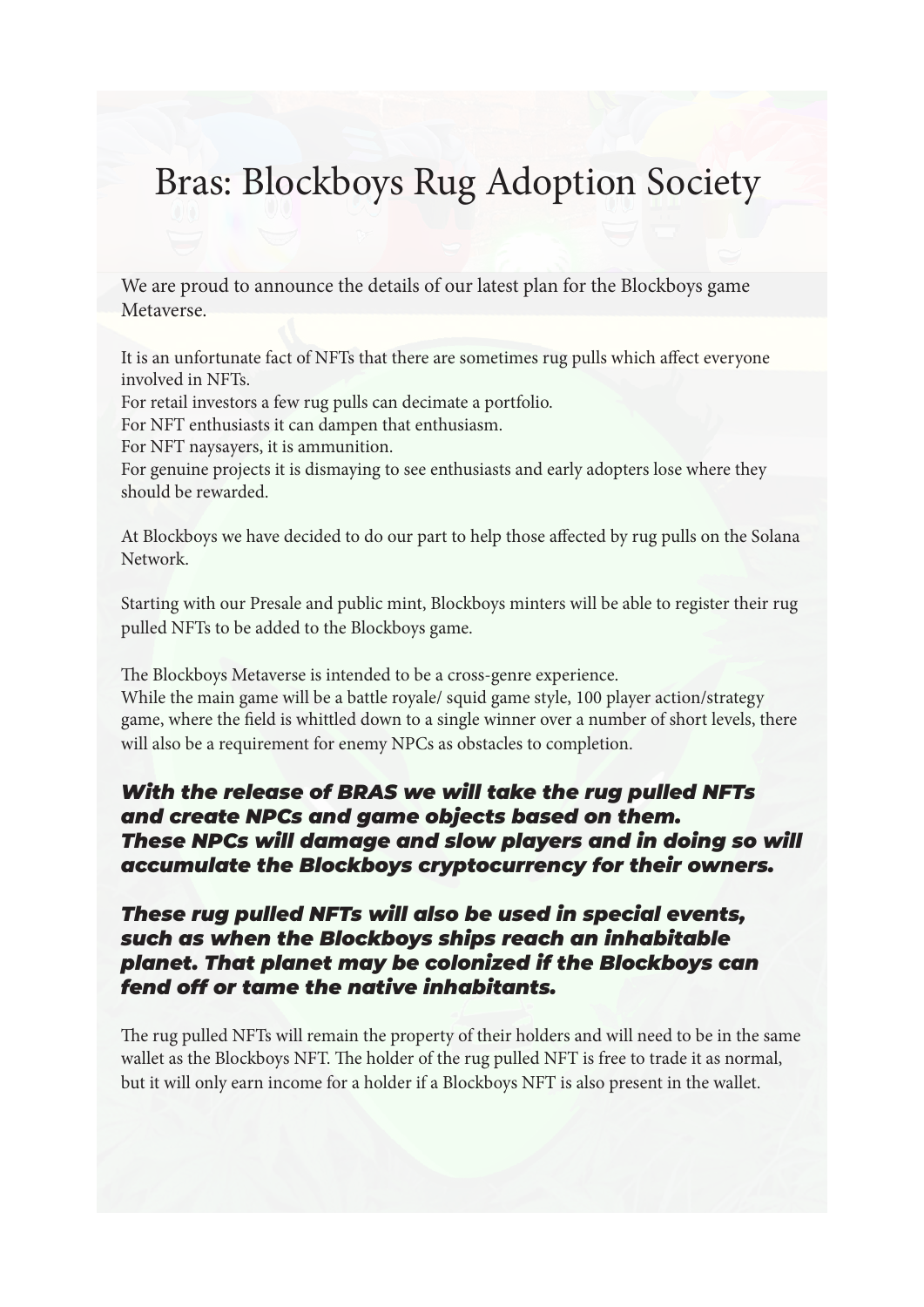The rug pulled NFTs will be added to the game in order:

- Presale members that register their rug pull NFTs will have their NFTs integrated soonest. They will also receive 50% increase on the rug pull NFTs earnings.
- Whitelist members that register their rug pull NFTs will have their NFTs integrated second. They will receive a 30% increase on the rug pull NFTs earnings
- Public Mint members that register their rug pull NFTs will have their NFTs integrated third. They will receive a 10% increase on the rug pull NFTs earnings

Within the different mints, implementation of the rug pulled NFTs will be prioritized using a combination of factors. These will include:

- Time the NFT was registered
- Number of NFTs from the collection registered
- Age since rug pull
- Whether the rug pull is available/verified on marketplaces
- Ease of integration (it makes more sense to integrate an alien than an armchair unless the armchair has teeth)
- Community feedback

After mint, new rug pulled NFT registration will be available to all holders and voted by all holders with input from the team.

## *Requirements and Restrictions:*

The NFT registered must be Solana based. We may look at options for ETH and ADA later, but it greatly complicates verification, so don't expect it in the short term.

The original IP rights must give the holder either complete usage rights or creative use rights. When you register your NFT you will pass these rights to Blockboys only for use within the game and associated marketing. You also retain these rights for yourself.

If usage rights are not available, the artist is not identifiable or the NFT is clearly abandoned. (Developers deleted social media and discord) then it may still be used as inspiration for a representative artwork. (We make our own art and peg the NFT to that art) This will be the preferred implementation any time IP rights are unclear.

In the case of all registrations, the Blockboys team will attempt to contact the original developers to discuss implementation.

When registering your rug pulled NFTs, you are encouraged to register alternative preferences if you have them available.